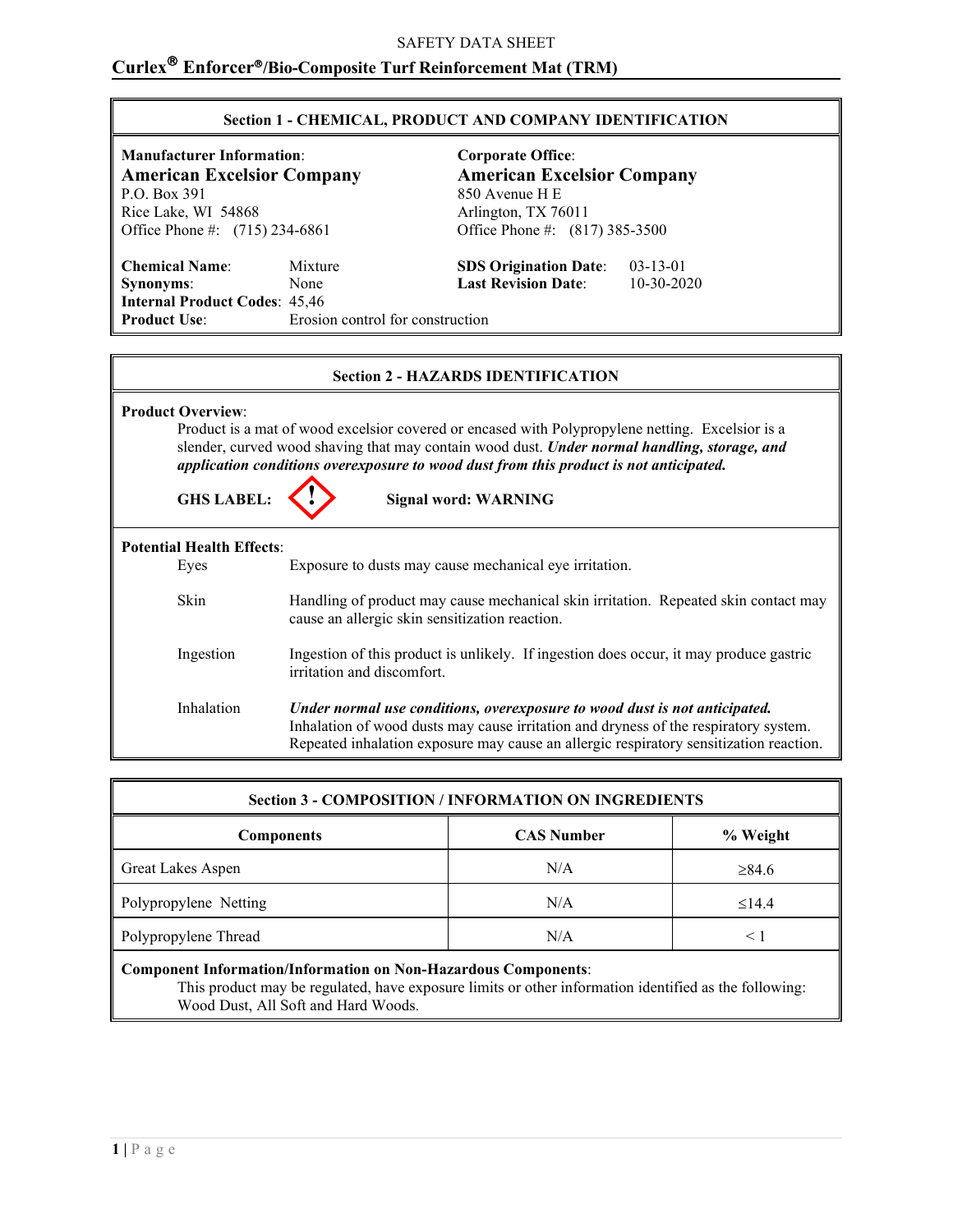| <b>Section 4 - FIRST AID MEASURES</b> |                                                                                                                                  |  |
|---------------------------------------|----------------------------------------------------------------------------------------------------------------------------------|--|
| Eyes:                                 | In case of contact, flush eyes with water for 15 minutes. Obtain medical attention if<br>irritation persists.                    |  |
| Skin:                                 | In case of contact, wash thoroughly with soap and large amounts of water. If irritation<br>develops, get medical attention.      |  |
| Ingestion:                            | Due to the physical nature of this material, ingestion is unlikely to occur. If ingestion<br>does occur, seek medical attention. |  |
| Inhalation:                           | If respiratory irritation or other symptoms develop, seek medical attention.                                                     |  |
| <b>Notes to Physician:</b>            | None.                                                                                                                            |  |

| <b>Section 5 - FIRE FIGHTING MEASURES</b>                                                                                                         |                   |  |
|---------------------------------------------------------------------------------------------------------------------------------------------------|-------------------|--|
| <b>Flash Point:</b>                                                                                                                               | N/A               |  |
| <b>Method Used:</b>                                                                                                                               | N/A               |  |
| <b>Upper Flammable Limit (UFL):</b>                                                                                                               | N/A               |  |
| Lower Flammable Limit (LFL):                                                                                                                      | N/A               |  |
| <b>Auto Ignition:</b>                                                                                                                             | N/A               |  |
| <b>Flammability Classification:</b>                                                                                                               | N/A               |  |
| <b>Rate of Burning:</b>                                                                                                                           | Moderate to rapid |  |
| <b>General Fire Hazards:</b><br>Product will ignite upon exposure to ignition source.                                                             |                   |  |
| <b>Hazardous Combustion Products:</b><br>Carbon monoxide, carbon dioxide, aldehydes, and various hydrocarbon fragments.                           |                   |  |
| <b>Extinguishing Media:</b><br>Water, dry chemical, or sand.                                                                                      |                   |  |
| <b>Fire Fighting Equipment/Instructions:</b><br>Fire fighters should wear full-face, self contained breathing apparatus and impervious protective |                   |  |
| clothing. Fire fighters should avoid inhaling any combustion products.                                                                            |                   |  |

|                               | <b>Section 6 - ACCIDENTAL RELEASE MEASURES</b>                 |
|-------------------------------|----------------------------------------------------------------|
|                               | <b>Containment Procedures:</b> Contain by any means necessary. |
| <b>Clean-Up Procedures:</b>   | Vacuum or sweep up material as necessary.                      |
| <b>Evacuation Procedures:</b> | Keep unnecessary people out of area.                           |
| <b>Special Instructions:</b>  | Remove sources of ignition during cleanup.                     |

| <b>Section 7 - HANDLING AND STORAGE</b>                                                                                       |                                                            |
|-------------------------------------------------------------------------------------------------------------------------------|------------------------------------------------------------|
| Procedures for Handling:                                                                                                      | Remove all sources of ignition when handling this product. |
| Recommended Storage Methods: Store in a cool, dry area away from moisture, excessive heat, and sources of<br><i>ignition.</i> |                                                            |

 $\mathbf{r}$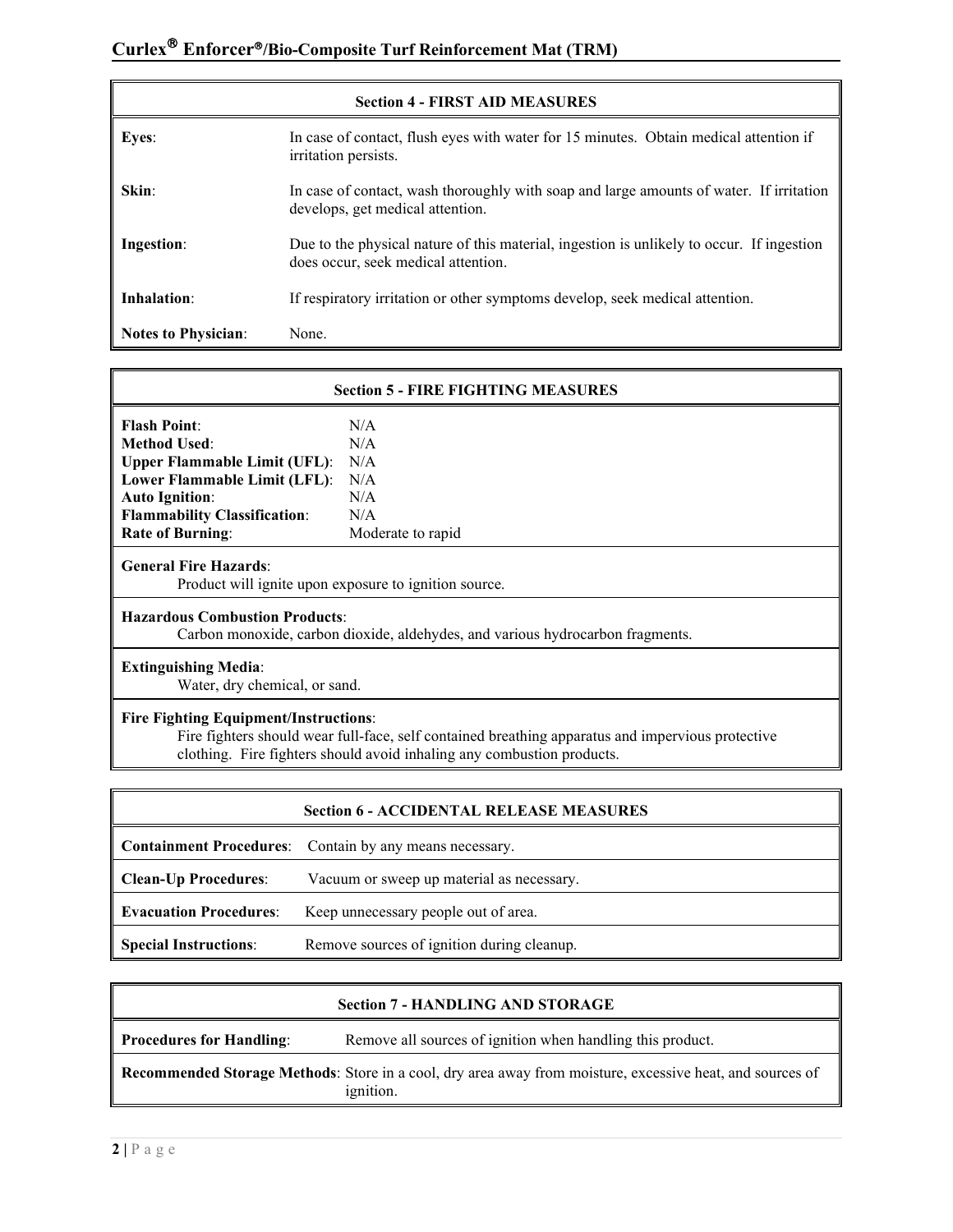#### **Section 8 - EXPOSURE CONTROLS / PERSONAL PROTECTION**

#### **Exposure Guidelines**:

- A. General Product Information
	- Keep formation of dust to a minimum.
- B. Component Exposure Limits<br>Wood Dust, All Soft and Hard Woods.

OSHA PEL:  $5 \text{ mg/m}^3$ ; OSHA STEL:  $10 \text{ mg/m}^3$ 

#### **Engineering Controls**:

Use as necessary to avoid contact with ignition sources.

# **Personal Protective Equipment:**<br>Eye/Face: Wear safety glas

Wear safety glasses, goggles, or other appropriate eye/face protection.

Skin: Normal work clothing and gloves are recommended.

Respiratory: When necessary, appropriate NIOSH/MSHA approved respiratory protection should be used.

General: None.

#### **Section 9 - PHYSICAL & CHEMICAL PROPERTIES**

| Appearance:                  | Wood fiber covered or encased with<br>Polypropylene mesh | Odor:                      | Mild |
|------------------------------|----------------------------------------------------------|----------------------------|------|
| <b>Physical State:</b> Solid |                                                          | $pH$ :                     | N/A  |
| Vapor Pressure: N/A          |                                                          | <b>Vapor Density:</b> N/A  |      |
| <b>Boiling Point:</b> N/A    |                                                          | <b>Freezing Point: N/A</b> |      |

| Section 10 - CHEMICAL STABILITY & REACTIVITY INFORMATION |                                                                                   |  |
|----------------------------------------------------------|-----------------------------------------------------------------------------------|--|
| <b>Chemical Stability:</b>                               | Stable.                                                                           |  |
| <b>Conditions to Avoid:</b>                              | Avoid excessive heat and ignition sources.                                        |  |
| Incompatibility:                                         | Avoid contact with oxidizing agents and drying oils.                              |  |
| <b>Hazardous Decomposition Products:</b>                 | Carbon monoxide, carbon dioxide, aldehydes, and various<br>hydrocarbon fragments. |  |
| <b>Hazardous Polymerization:</b>                         | Hazardous polymerization will not occur.                                          |  |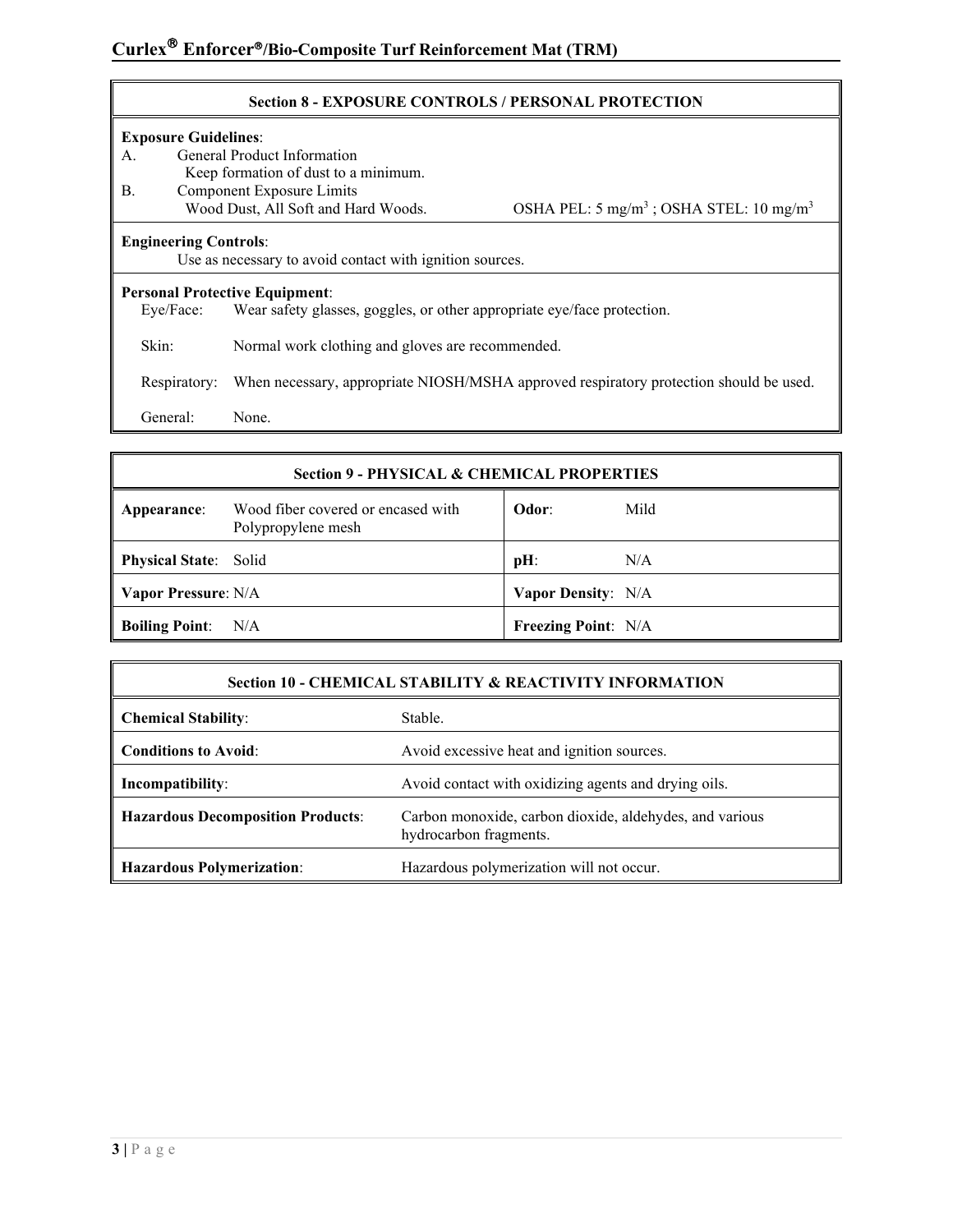| <b>Acute Toxicity/Target Organ Information:</b><br>General Product/Component Information<br>А.<br>Wood dusts are generally considered respiratory irritants and sensitizes. However, the ability of the<br>dusts to cause sensitization reactions varies greatly with the species of wood. Under normal use<br>conditions, overexposure to wood dust from this product is not anticipated. |                             |                                                                                                                                                                                                                                                                                                                                                                                                                                                                            |
|--------------------------------------------------------------------------------------------------------------------------------------------------------------------------------------------------------------------------------------------------------------------------------------------------------------------------------------------------------------------------------------------|-----------------------------|----------------------------------------------------------------------------------------------------------------------------------------------------------------------------------------------------------------------------------------------------------------------------------------------------------------------------------------------------------------------------------------------------------------------------------------------------------------------------|
| Epidemiology:                                                                                                                                                                                                                                                                                                                                                                              |                             | No data available for this product.                                                                                                                                                                                                                                                                                                                                                                                                                                        |
| Carcinogenicity:<br>А.<br>В.                                                                                                                                                                                                                                                                                                                                                               | product is not anticipated. | General Product/Component Information<br>There is some evidence that exposure to certain wood dusts may be associated with an increased risk of<br>certain nasal cancers. However, that risk appears to vary greatly with the species of wood and the<br>duration and extent of exposure. Under normal use conditions, overexposure to wood dust from this<br><b>Component Carcinogenicity Listings</b><br>Not listed by ACGIH, IARC, NIOSH, NTP, or OSHA as a carcinogen. |
|                                                                                                                                                                                                                                                                                                                                                                                            |                             | <b>Reproductive Toxicity:</b> No data available for this product.                                                                                                                                                                                                                                                                                                                                                                                                          |
| Neurotoxicity:                                                                                                                                                                                                                                                                                                                                                                             |                             | No data available for this product.                                                                                                                                                                                                                                                                                                                                                                                                                                        |
| <b>Mutagenicity:</b>                                                                                                                                                                                                                                                                                                                                                                       |                             | No data available for this product.                                                                                                                                                                                                                                                                                                                                                                                                                                        |
| <b>Other Information:</b>                                                                                                                                                                                                                                                                                                                                                                  |                             | No data available for this product.                                                                                                                                                                                                                                                                                                                                                                                                                                        |

| <b>Section 12 - ECOLOGICAL INFORMATION</b> |                                                                       |  |
|--------------------------------------------|-----------------------------------------------------------------------|--|
| <b>Ecotoxicity:</b>                        | No data available for this product.                                   |  |
| <b>Environmental Fate:</b>                 | 84.6% of product is composed of natural and biodegradable components. |  |

#### **Section 13 - DISPOSAL CONSIDERATIONS**

#### **US EPA Waste Number & Descriptions**:

A. General Product Information

As shipped, not regulated as a hazardous waste.

B. Component Waste Numbers

No EPA Waste Numbers are applicable for this product's components.

#### **Disposal Instructions**:

Dispose of waste material in accordance with all applicable Federal, State, or provincial and local environmental regulations.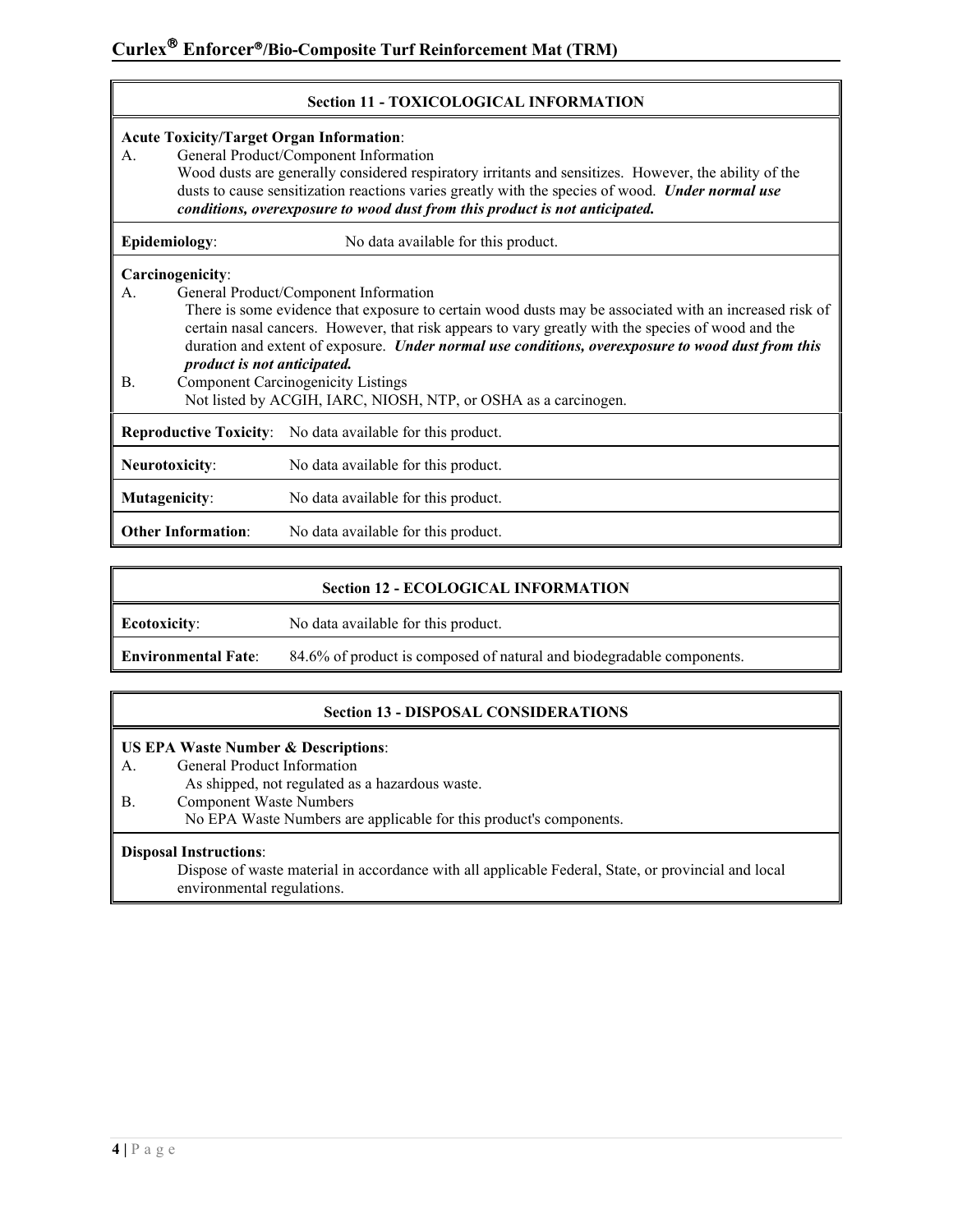| <b>Section 14 - TRANSPORTATION INFORMATION</b>                                       |                                       |  |
|--------------------------------------------------------------------------------------|---------------------------------------|--|
| <b>DOT</b> Information:                                                              |                                       |  |
| Shipping Name:                                                                       | Not regulated as a hazardous material |  |
| Hazard Class:                                                                        | Not regulated                         |  |
| $UN/NA$ #:                                                                           | Not regulated                         |  |
| Packing Group:                                                                       | Not regulated                         |  |
| Label(s) Required:                                                                   | None                                  |  |
| <b>Additional Shipping Information:</b>                                              | None                                  |  |
| Not regulated as dangerous goods<br><b>International Transportation Regulations:</b> |                                       |  |

| <b>Section 15 - REGULATORY INFORMATION</b>                                                   |                                                                                                                                                                                                                                                                                                                               |  |
|----------------------------------------------------------------------------------------------|-------------------------------------------------------------------------------------------------------------------------------------------------------------------------------------------------------------------------------------------------------------------------------------------------------------------------------|--|
| <b>US Federal Regulations:</b><br>A. General Product Information<br>B. Component Information | N/A<br>None of this product's components are listed under SARA Section 302 (40)<br>CFR 355 Appendix A), SARA Section 313 (40 CFR 372.65), or CERCLA<br>(40 CFR 302.4).                                                                                                                                                        |  |
| <b>State Regulations:</b><br>A. General Product Information                                  | <b>EVARNING:</b> Drilling, sawing, sanding or machining wood<br>products can expose you to wood dust, a substance known to the State of<br>California to cause cancer. Avoid inhaling wood dust or use a dust<br>mask or other safeguards for personal protection. For more information<br>go to www.P65Warnings.ca.gov/wood. |  |
| <b>Other Regulations:</b><br>A. General Product Information<br>B. Component Information      | N/A<br>None of the components are listed on the Canadian Controlled Product<br>Ingredient Disclosure List.                                                                                                                                                                                                                    |  |

# **5 |** Page